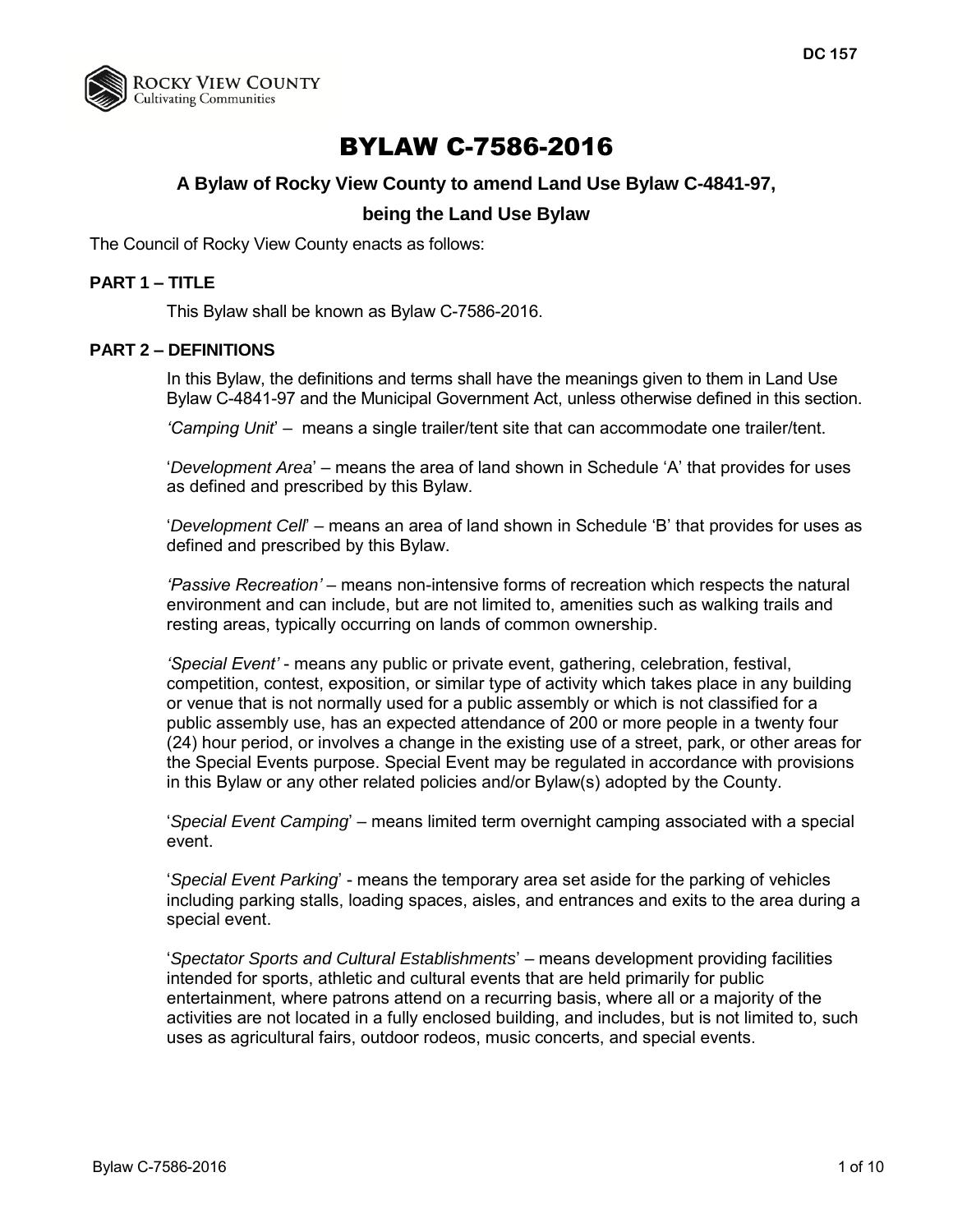### **PART 3 – EFFECT OF BYLAW**

- **THAT** Part 5, Land Use Map No.75 of Bylaw C-4841-97 be amended by redesignating the subject land within NW-07-27-01-W05M from Ranch and Farm District to Direct Control District as shown on the attached Schedule 'A' forming part of this Bylaw.
- **THAT** The land within NW-07-27-01-W05M is hereby redesignated to Direct Control District, as shown on the attached Schedule 'A', forming part of this Bylaw.
- **THAT** The regulations of the Direct Control District comprise:
	- 1.0.0 General Regulations
	- 2.0.0 Development Regulations
	- 3.0.0 Land Use Regulations: All Cells
	- 4.0.0 Land Use Regulations: Cell 1 (Agriculture, Special Event Camping, Special Event Parking)
	- 5.0.0 Land Use Regulations: Cell 2 (Agriculture)
	- 6.0.0 Land Use Regulations: Cell 3 (Rodeo / Special Events)
	- 7.0.0 Land Use Regulations: Cell 4 (Agriculture / Non-Motorized Special Events)
	- 8.0.0 Land Use Regulations: Cell 5 (Waste Transfer Site)
	- 9.0.0 Land Use Regulations: Cell 6 (Storage)

## **1.0.0 GENERAL REGULATIONS**

- 1.1.0 The purpose and intent of this Direct Control District is to regulate the development of a range of waste and recycling uses and special events, while minimizing the impact of development on traffic, odour, groundwater, noise, safety and riparian protection.
- 1.2.0 The General Regulations contained within this Section are applicable to the entire Development Area which includes all Development Cells.
- 1.3.0 The Operative and Interpretive Clauses (Part One), The General Administration (Part Two) and General Regulations (Part Three) of the Land Use Bylaw (C-4841- 97) shall apply unless otherwise specified in this Bylaw.
- 1.4.0 For the purposes of this Bylaw, the Lands shall be notionally divided into Development Cells One to Six, the boundaries and description of which shall be more or less as indicated in Schedule 'B', attached to and forming part herein, except as otherwise approved by Council. The location, size and shape of each Development Cell is approximate. No subdivision is allowed unless amendment to this Bylaw is approved by the Council.
- 1.5.0 The Development Authority shall consider and decide on applications for Development Permits for all uses listed in this Bylaw or that meet the intent of the Eco Park Master Site Development Plan, as amended.
- 1.6.0 In addition to the uses contemplated by this Bylaw, the following shall be permitted in all Development Cells:
	- a) Roads necessary for access and internal vehicular circulation; and
	- b) Utilities and facilities necessary to service the Development.
	- c) Development listed within Section 7 of the Rocky View County Land Use Bylaw.
- 1.7.0 All new development or expansion of uses shall comply with all county and provincial bylaw, policies, regulations and standards.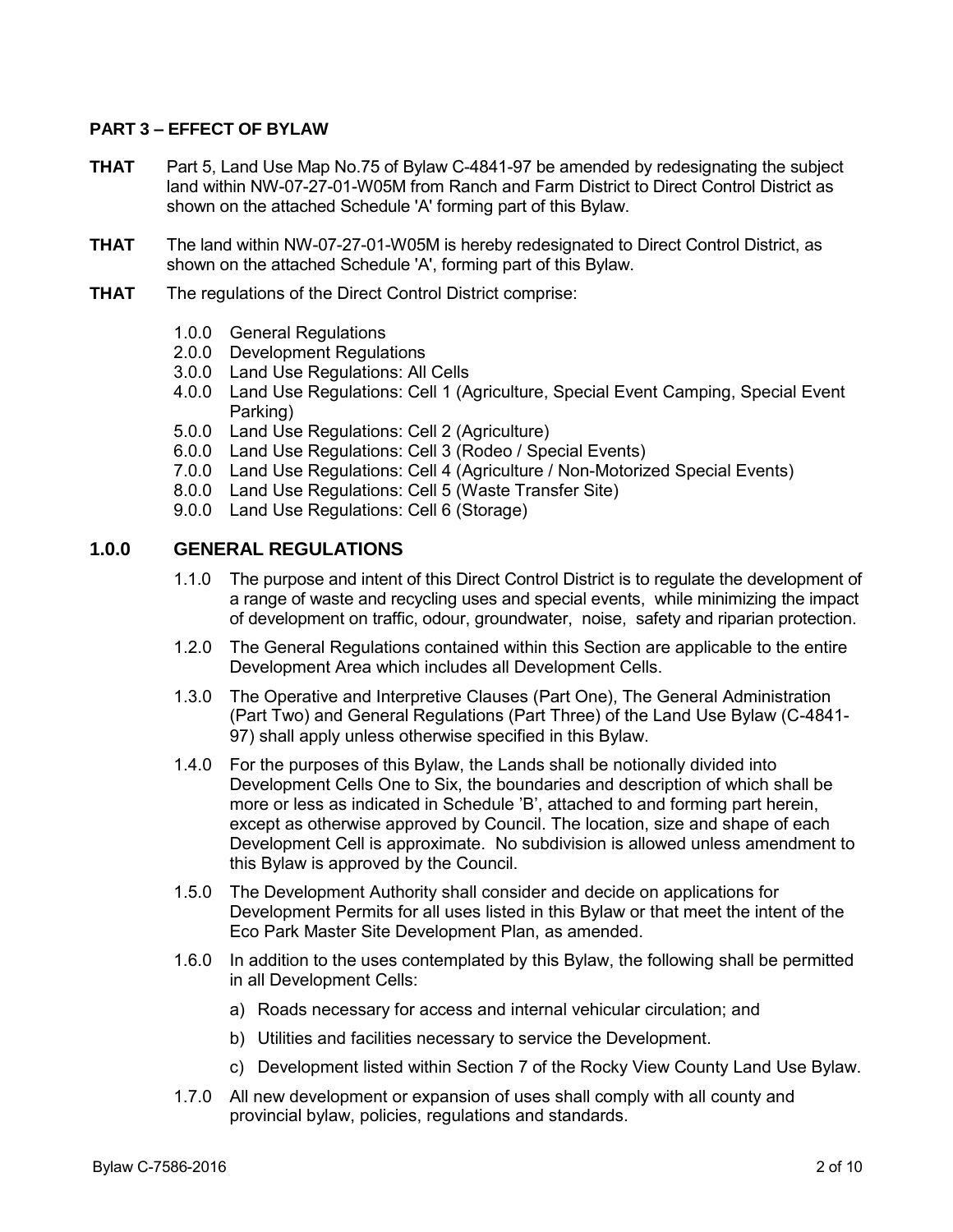1.8.0 The applicant may be required to enter into a Development Agreement to ensure all servicing, access, and technical items are implemented, as directed by this Direct Control Bylaw, the Province of Alberta, the County's Servicing Standards, and approved Eco Park Master Site Development Plan, as amended.

## **2.0.0 DEVELOPMENT REGULATIONS**

- 2.1.0 Development Requirements:
	- 2.1.1 The Development Authority may require the following submissions for any development or building as part of a Development Permit application:
		- a) An Overall Development Plan for each Cell, which includes an illustration of the vehicular and pedestrian movement corridors, parking and loading facilities as well as all other facilities that are to be located on the site, and a development phasing plan.
		- b) Any other technical studies that are deemed necessary by the Administration, and be prepared in accordance with the County Servicing Standards, including, but not limited to:
			- i. Traffic Impact Assessment
			- ii. Site Specific Stormwater Management Plan
			- iii. Biophysical Assessment
			- iv. Contingency Plan
			- v. Solid Waste and Odour Management Plan
			- vi. Landscaping Plan
			- vii. Wetland Impact Assessment
			- viii. Environmental Impact Assessment
			- ix. Geotechnical Assessment
			- x. Slope Stability Assessment, and
			- xi. Utility Servicing Plan including details for water, wastewater and stormwater infrastructure in support of the development, and/or water and/or air quality monitoring.
- 2.2.0 Riparian Protection Area
	- 2.1.1 All new development and expansion of existing building shall adhere to the Riparian Protection regulations of the Land Use Bylaw (C-4841-97) .
- 2.3.0 Special Events
	- 2.3.1 All special events shall provide the following documents for each event, to the satisfaction of Rocky View County and relevant Provincial agencies:
		- 2.3.1.1 Means for potable water and sanitary sewage disposal.
		- 2.3.1.2 Sufficient parking in designated areas for the event as defined in Schedule 5 of Bylaw C-4841-97 (Land Use Bylaw).
		- 2.3.1.2 (a) Notwithstanding Section 2.3.1.2, the Development Authority may vary the parking requirements with a Parking Strategy. A Parking Strategy may include, but is not limited to, carpooling incentives, shuttle busses and/or parking fees.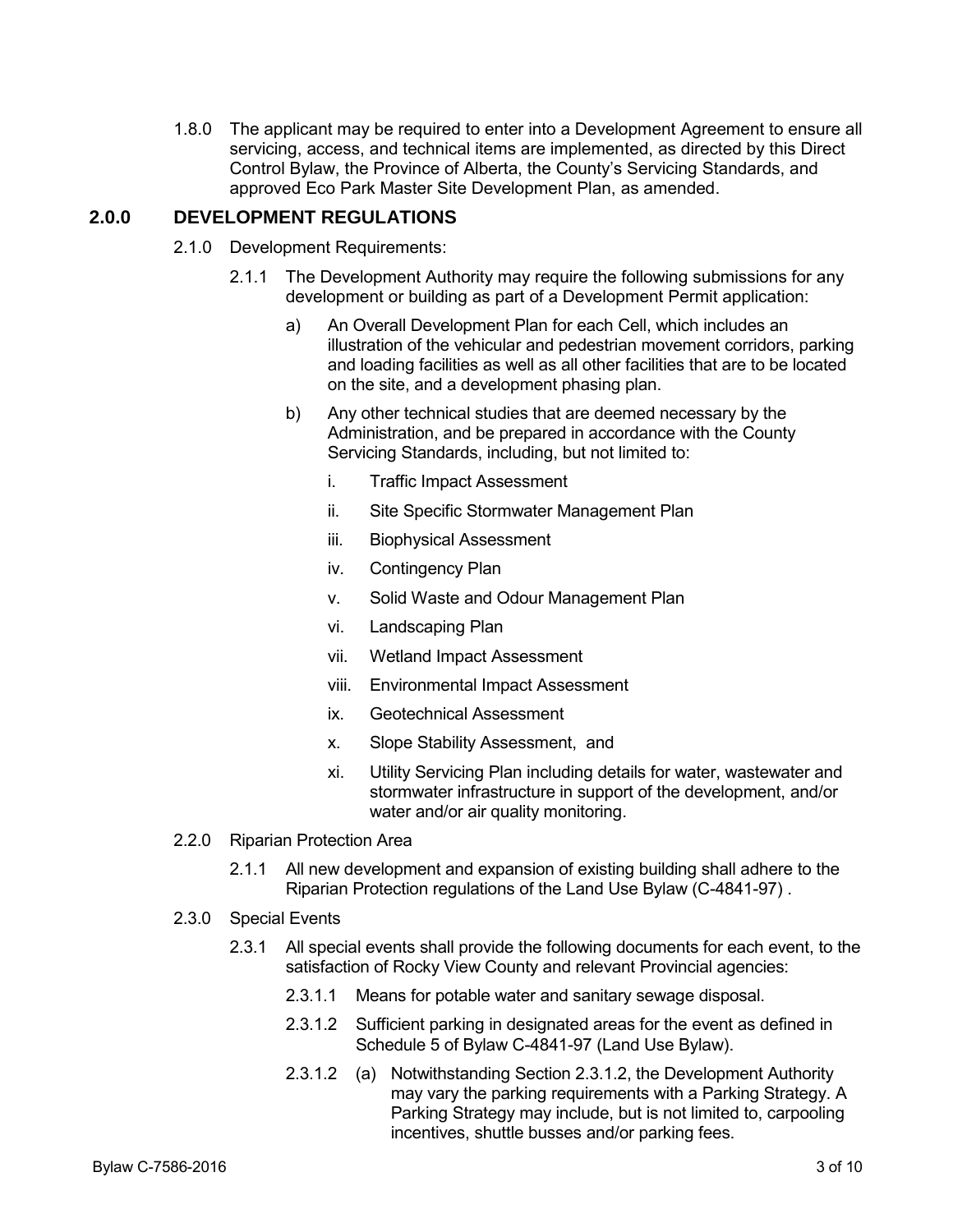- 2.3.1.3 A Fire Safety Plan shall be prepared by a fire protection engineer. The required Fire Safety Plan requires annual review, update and approval.
- 2.3.1.4 A Security Plan.
- 2.3.1.5 A Solid Waste Management Plan.
- 2.3.2 Special Event Camping shall only be considered during an associated Special Event in accordance with the terms of a Development Permit approval.
- 2.3.3 All events shall comply with the Rocky View County Noise Control Bylaw (C-5772-2003) as amended.
- 2.3.4 The Applicant/Owner shall be responsible for crowd, parking, and traffic control for the special events, and all associated costs during the events.
- 2.3.5 Adequate measures shall be taken to maintain the site reasonably free of litter during and after events.
- 2.3.6 The Applicant/Owner shall ensure emergency access to the site at all times.
- 2.4.0 Transportation
	- 2.4.1 An update to the Traffic Impact Assessment (TIA), prepared by ISL Engineering and Land Services, dated January 2017, and/or a Traffic Management and Accommodation Plan, may be required prior to the approval of any Development Permits for seasonal or special events or related temporary uses, to the satisfaction of Rocky View County and Alberta Transportation.
	- 2.4.2 The Applicant shall enter into a Development Agreement for any necessary onsite and offsite upgrade in accordance with the approved TIA (and any subsequent updates to the appoved TIA), county and provincial standards, to the satisfaction of the County and Alberta Transportation
	- 2.4.3 Internal roadway(s) shall be treated for dust abatement as part of a new or renewed Development Permit for any Development Cell to mitigate increased vehicular traffic by any new or expanded development, to the satisfaction of Rocky View County.
	- 2.4.4 All road approaches to the site shall be designed and constructed to the satisfaction of Rocky View County and Alberta Transporation.
- 2.5.0 Odorous Matter
	- 2.5.1 No use or operation on any site shall cause or create the emission of odorous matter or vapour beyond the site which contains the use or operation, in accordance with provincial standards.
- 2.6.0 Toxic Matter
	- 2.6.1 No use or operation at any location on the site shall cause or create the emission of toxic matter beyond the building site which contains it.
- 2.7.0 Fire Protection
	- 2.7.1 A Fire Protection Plan outlining on-site fire protection and suppression measures shall be required as part of a Development Permit, to the satisfaction of the Development Authority.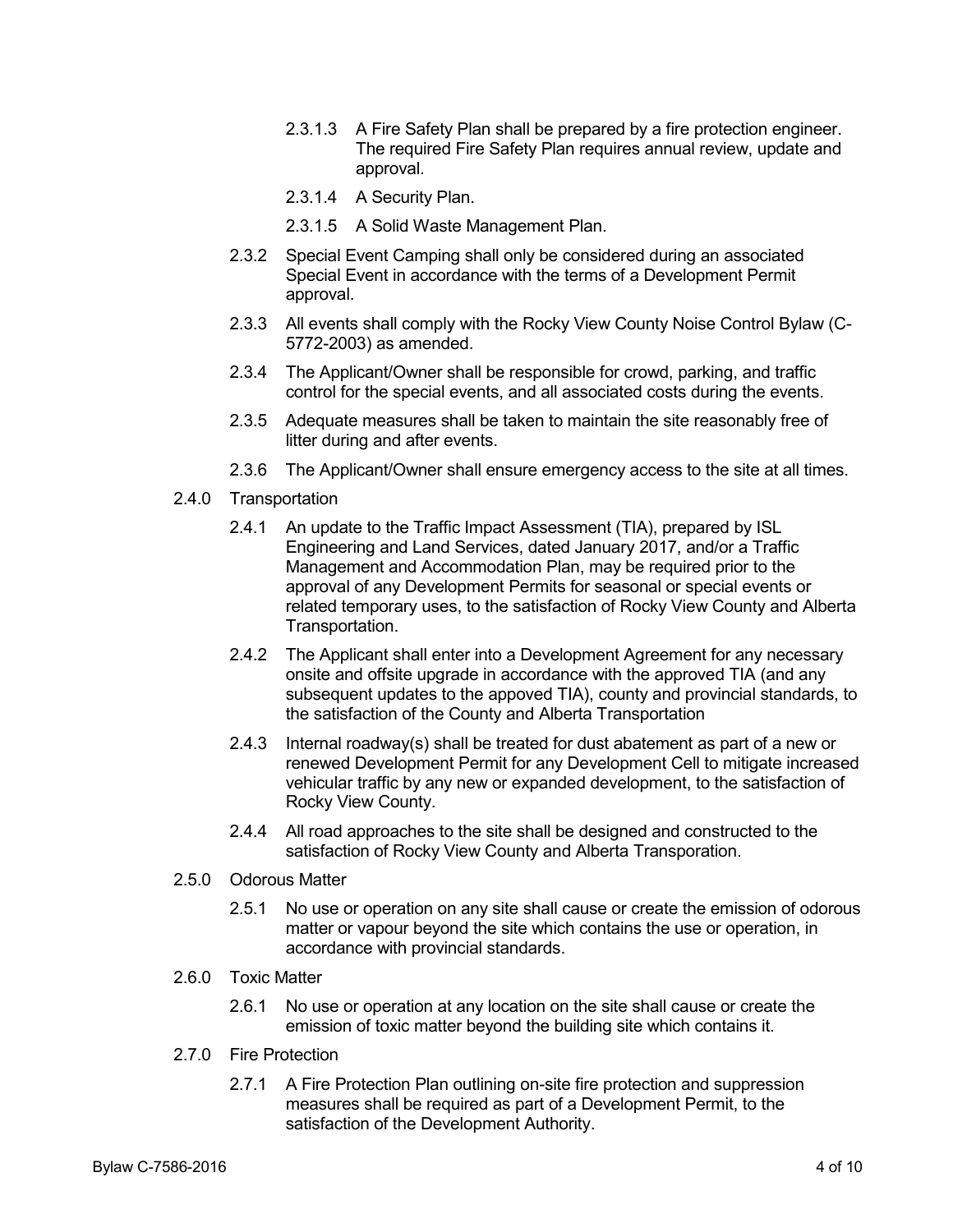# **3.0.0 LAND USE REGULATIONS: All Cells**

- 3.1.0 Minimum Requirements
	- 3.1.1 Setbacks for Buildings and Structures:
		- a) 60.00 m (196.85 ft) from any road, highway
		- b) 45.00 m (147.64 ft) from any road, county
		- c) 15.00 m (49.21 ft.) from any road, internal
		- d) 35.00m (114.83 ft.) from the Southern and Eastern boundaries of NW 07-27-01-W5M
		- e) No required setbacks from Development Cell boundaries.

## **4.0.0 LAND USE REGULATIONS: Cell 1 (Agriculture, Special Event Camping, Special Event Parking)**

4.1.0 Purpose and Intent

The purpose and intent of this Development Cell is to continue to allow for Agriculture, specifically grazing or haying, and Special Event Camping and Special Event Parking.

4.2.0 Uses

*Accessory Buildings Agriculture, General Special Event Camping Special Event Parking Signs* 

# **5.0.0 LAND USE REGULATIONS: Cell 2 (Agriculture)**

5.1.0 Purpose and Intent

The purpose and intent of this Development Cell is to continue to allow for agriculture, specifically grazing, with the opportunity of integrating passive recreation uses.

5.2.0 Uses

*Agriculture, General Passive Recreation* 

## **6.0.0 LAND USE REGULATIONS: Cell 3 (Rodeo Grounds / Special Events)**

6.1.0 Purpose and Intent

The purpose and intent of this Development Cell is to allow for the continuation of annual rodeo, special event parking, special event camping, and other special events.

6.2.0 Uses

*Accessory Buildings Farmers Market Rodeo Facilities Signs Special Event Special Event Parking Special Event Camping*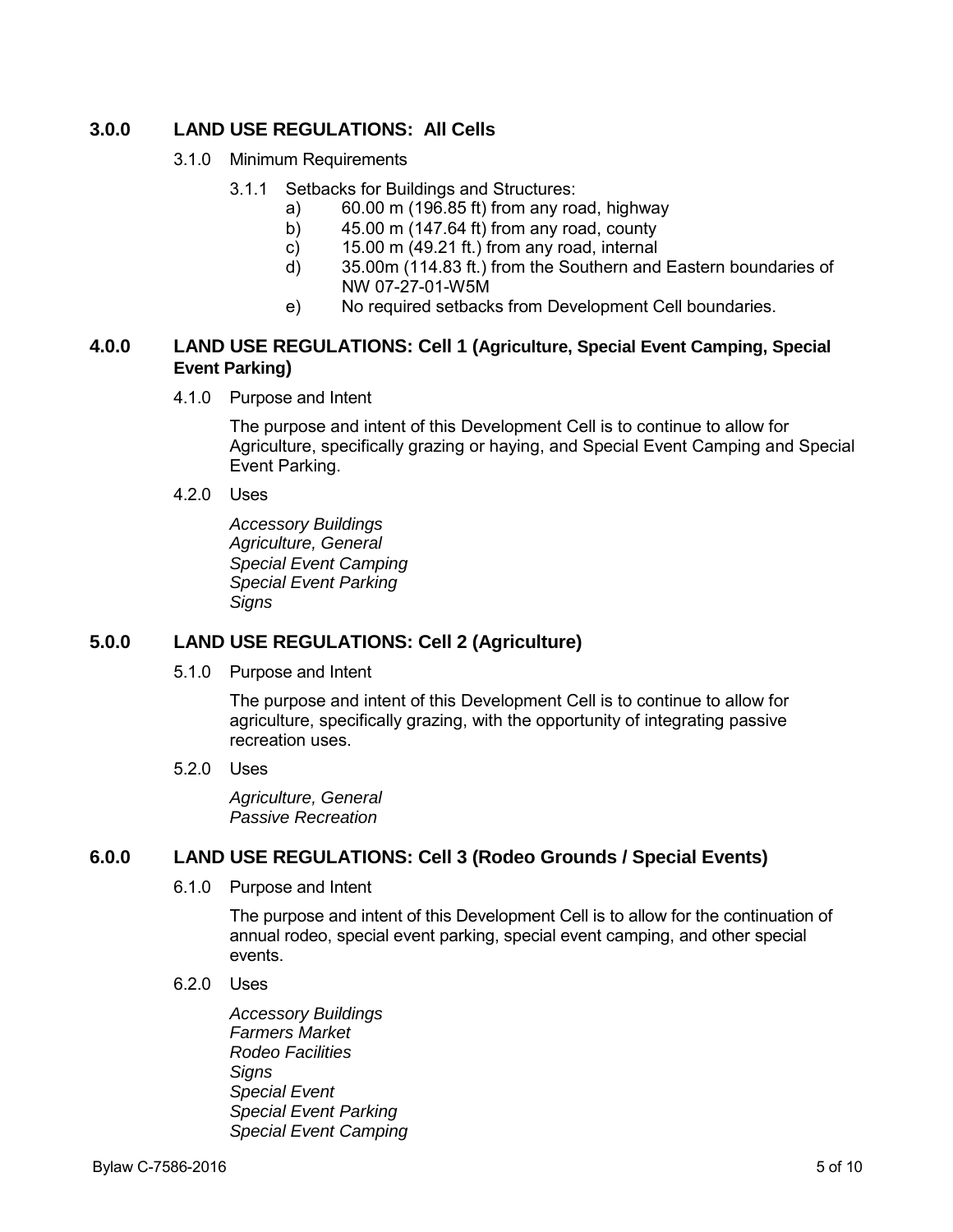*Spectator Sports and Cultural Establishments Storage Area* 

- 6.3.0 Maximum and Minimum Requirements
	- 6.3.1 Maximum Height of Buildings and Structures: 12.00 m (39.37 ft.)
	- 6.3.2 Maximum public camping units during the special event: 100 public camping units at any time (contestant and employee campers are exempted).
	- 6.3.3 Maximum Special Event Camping during a Special Event: fourteen (14) **nights**
- 6.4.0 Special Regulations
	- 6.4.1 Special Event Camping shall be limited to the duration of the associated Special Event, to a maximum of fourteen (14) nights.
	- 6.4.2 Numbers of livestock shall be provided as part of the Development Permit application.
	- 6.4.3 All manure shall be collected and disposed of off-site or worked into the fields, within 5 days of the start of any event and continually thereafter.
	- 6.4.4 The Applicant/Owner shall provide 24 hour on site security during the events including overnight camping site.

# **7.0.0 LAND USE REGULATIONS: Cell 4 (Agriculture / Non-Motorized Special Events)**

7.1.0 Purpose and Intent

The purpose and intent of this Development Cell is for the continued general agriculture use with the opportunity for non-motorized special events.

7.2.0 Uses

*Accessory Buildings Agriculture, General Signs Special Event excluding motorized sports Spectator Sports and Cultural Establishments excluding motorized sports* 

- 7.3.0 Special Regulations
	- 7*.*3*.*1 No permanent structures.
	- 7.3.2 The following uses are prohibited as part of a Special Event or Spectator Sport and Cultural Establishments:

*Fireworks Firearms Motorized Sports Motorized Activity* 

7.3.3 A Boundary Management Plan shall be provided by the Applicant/Owner to the satisfaction of Rocky View County and shall address the following: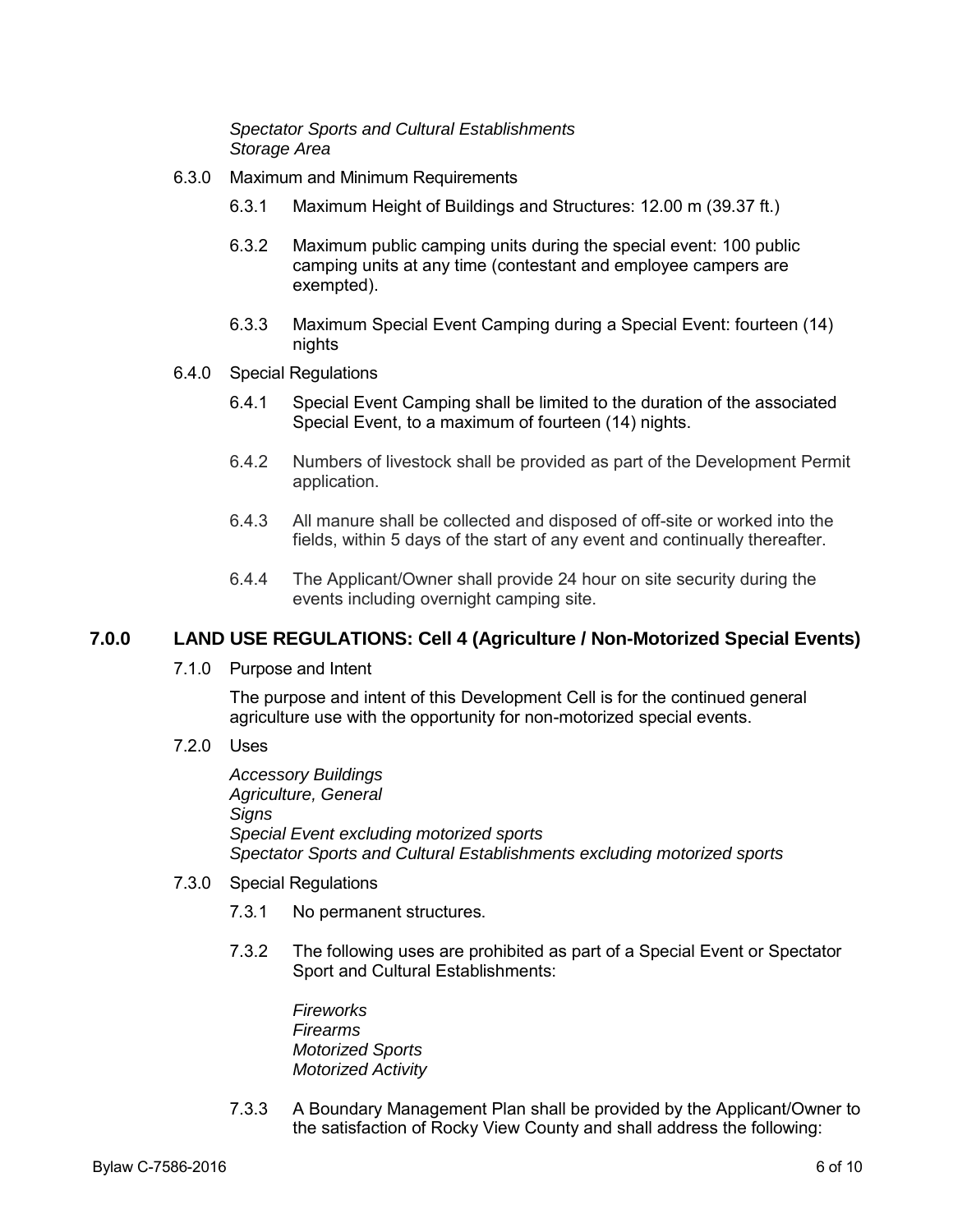- i. Special Event Boundary Map
- ii. Special Event Boundary Temporary Fencing or Enclosure Details
- iii. Special Event Boundary Security/Monitoring Details

## **8.0.0 LAND USE REGULATIONS: Cell 5 (Waste Transfer Site)**

8.1.0 Purpose and Intent

The purpose and intent of this Development Cell is the continued use and expansion of the City of Airdrie Waste Transfer Facility.

8.2.0 Uses

*Accessory Buildings Recycling Collection Point Signs Waste Transfer Site* 

8.3.0 Maximum and Minimum Requirements

8.3.1 Maximum Height of Buildings: 15.00 m (49.21 ft.).

- 8.4.0 Special Regulations
	- 8.4.1 Any new or renewed Development Permit for Cell 5 shall address mitigation of visual impacts through natural screening and berming as directed in the Eco Park Master Site Development Plan, as amended, and shall meet or exceed the standards in Section 26 of the Land Use Bylaw (C-4841-97).
	- 8.4.2 Any new or renewed Development Permit for Cell 5 shall identify how to minimize off-site impacts such as blowing garbage / refuse, odour, and / or noise.
	- 8.4.3 For setback variance request, a Contingency Plan, Solid Waste and Odour Management Plan, Landscaping Plan shall be submitted, to the satisfication of Rocky View County.
	- 8.4.4 Goundwater Monitoring Assessment shall be submitted annually for review.

## **9.0.0 LAND USE REGULATIONS: Cell 6 (Storage)**

9.1.0 Purpose and Intent

The purpose and intent of this Development Cell is for the continued use as a storage area.

9.2.0 Uses

*Storage Area* 

- 9.3.0 Special Regulations
	- 9.3.1 Storage of materials and equipment shall be kept in an orderly manner and within the existing buildings as much as possible.

### **PART 4 – TRANSITIONAL**

Bylaw C-7586-2016 is passed when it receives third reading, and is signed by the Reeve/Deputy Reeve and the CAO or Designate, as per the *Municipal Government Act*.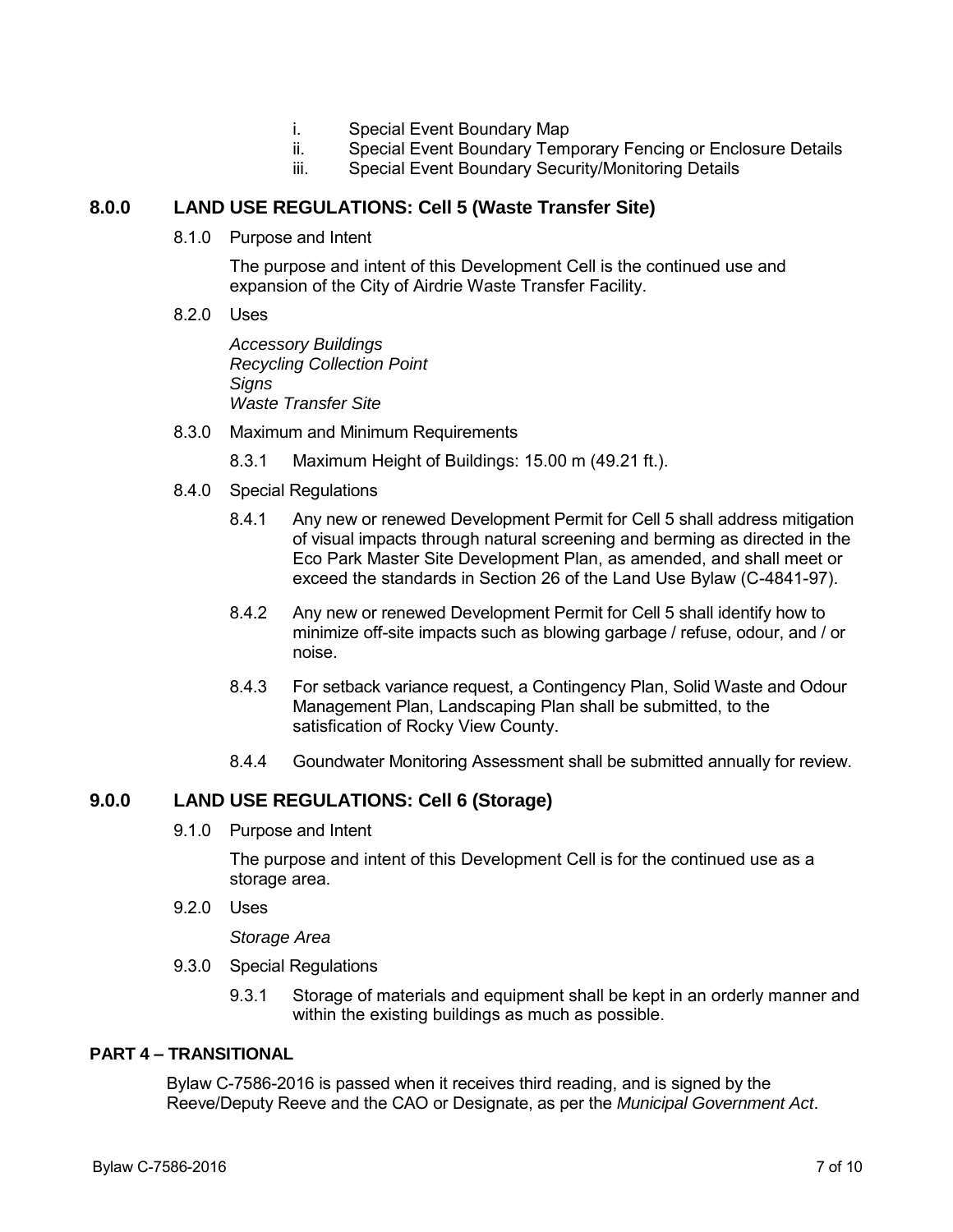**Division:** 7 **File:** 07507003 I PL20140124

PUBLIC HEARING WAS HELD IN COUNCIL this  $\int d^4x \, dx$  of  $\int d^4x \, dx$ , 2017 READ A FIRST TIME IN COUNCIL this **Example 2017** day of **May**, 2017 READ A SECOND TIME IN COUNCIL this  $\alpha$  (a<sup>t</sup>) day of Section bas<sup>2017</sup>  $U$ NANIMOUS PERMISSION FOR THIRD READING  $\qquad \qquad$  day  $26<sup>t</sup>$ READ A THIRD TIME IN COUNCIL this  $2017$  $\Omega$ Reeve CAO or Designate *f2:/t;J>M* **4** *ti?Olr*  Date Bylaw Signed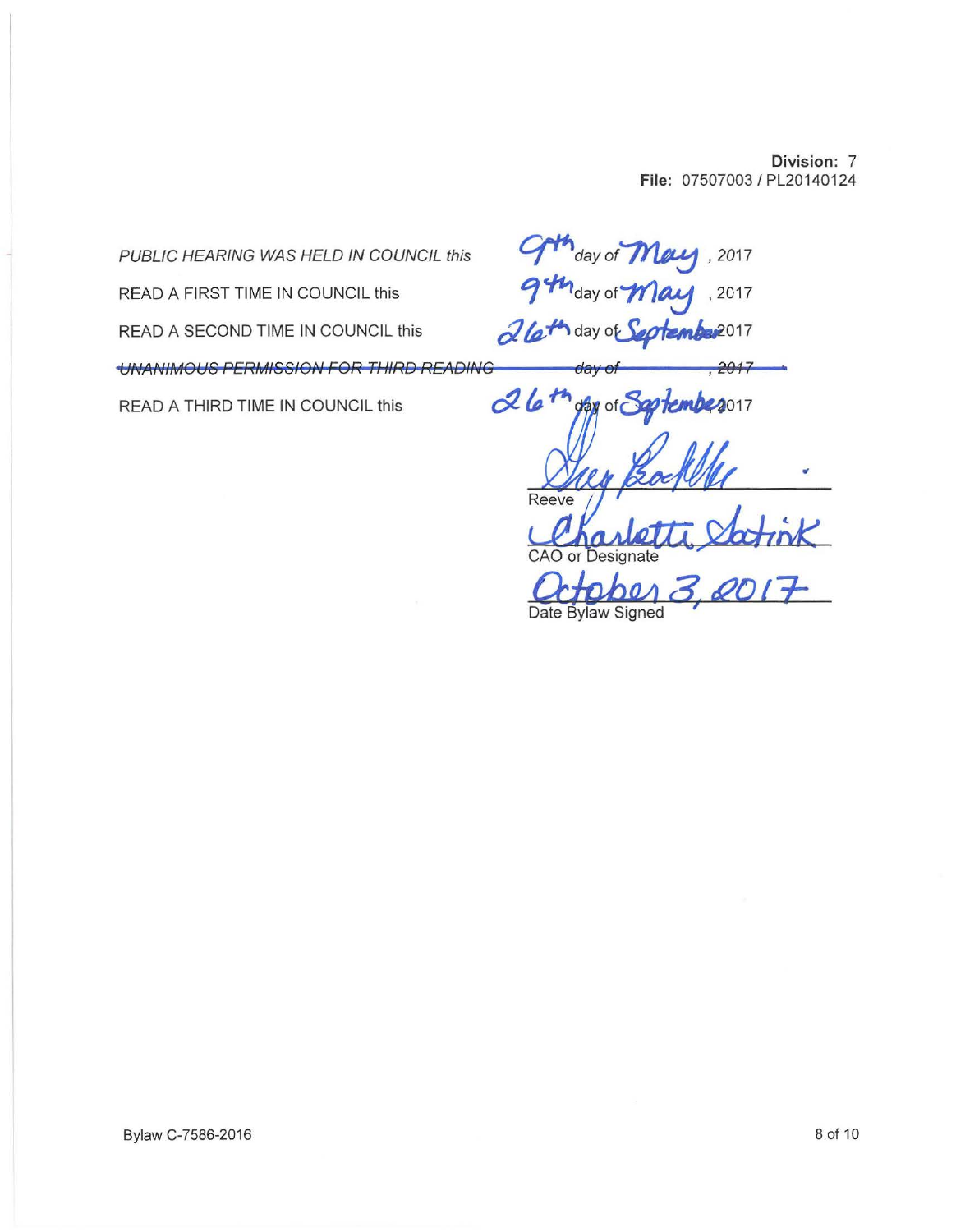